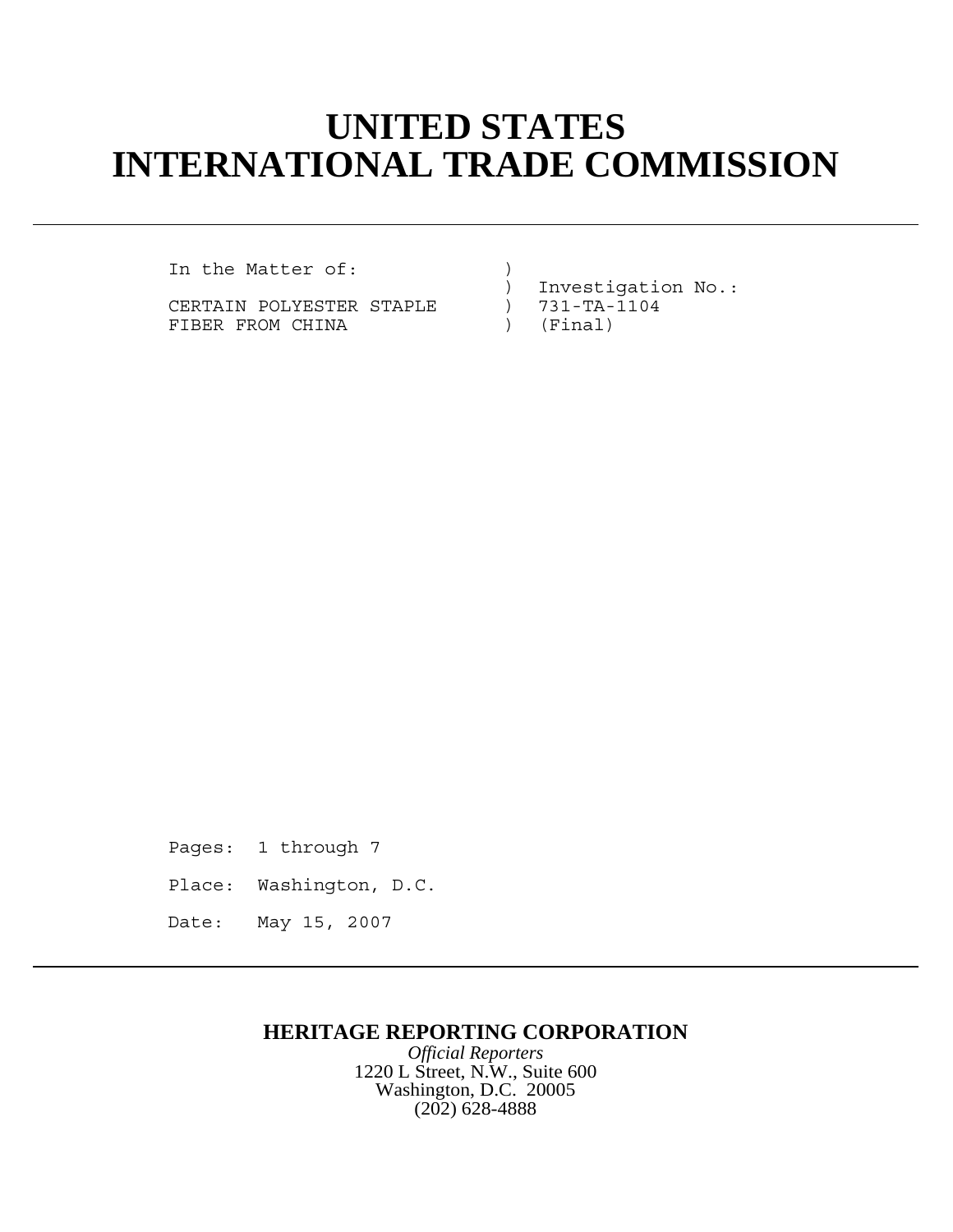THE UNITED STATES INTERNATIONAL TRADE COMMISSION

| In the Matter of:        |                     |
|--------------------------|---------------------|
|                          | Investigation No.:  |
| CERTAIN POLYESTER STAPLE | $) 731 - TA - 1104$ |
| FIBER FROM CHINA         | ) (Final)           |
|                          |                     |

Tuesday, May 15, 2007

Room 101 U.S. International Trade Commission 500 E Street, S.W. Washington, D.C.

The Commission meeting commenced, pursuant to notice, at 11:01 a.m., before the Commissioners of the United States International Trade Commission, the Honorable DANIEL R. PEARSON, Chairman, presiding. APPEARANCES:

On behalf of the International Trade Commission:

Commissioners:

DANIEL R. PEARSON, CHAIRMAN (presiding) SHARA L. ARANOFF, VICE CHAIRMAN DEANNA TANNER OKUN, COMMISSIONER CHARLOTTE R. LANE, COMMISSIONER (Via Telephone) IRVING A. WILLIAMSON, COMMISSIONER DEAN A. PINKERT, COMMISSIONER

MARILYN R. ABBOTT, SECRETARY TO THE COMMISSION SHARON BELLAMY, HEARINGS AND MEETINGS ASSISTANT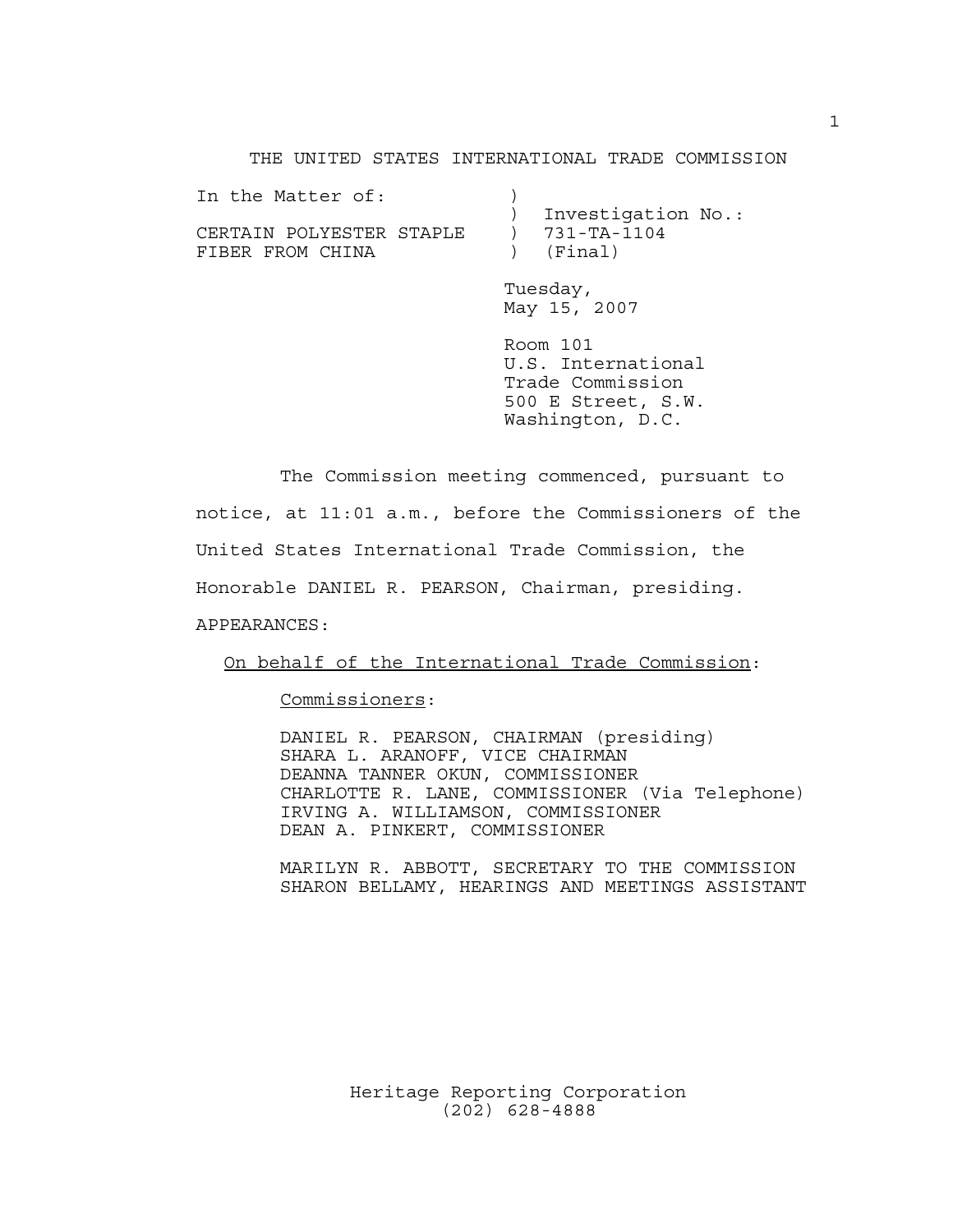$Stat:$ 

NATHANAEL COMLY, INVESTIGATOR JEFF CLARK, INDUSTRY ANALYST KELLY CLARK, ECONOMIST MARY KLIR, ACCOUNTANT/AUDITOR KARL VON SCHRILTZ, ATTORNEY DIANE MAZUR, SUPERVISORY INVESTIGATOR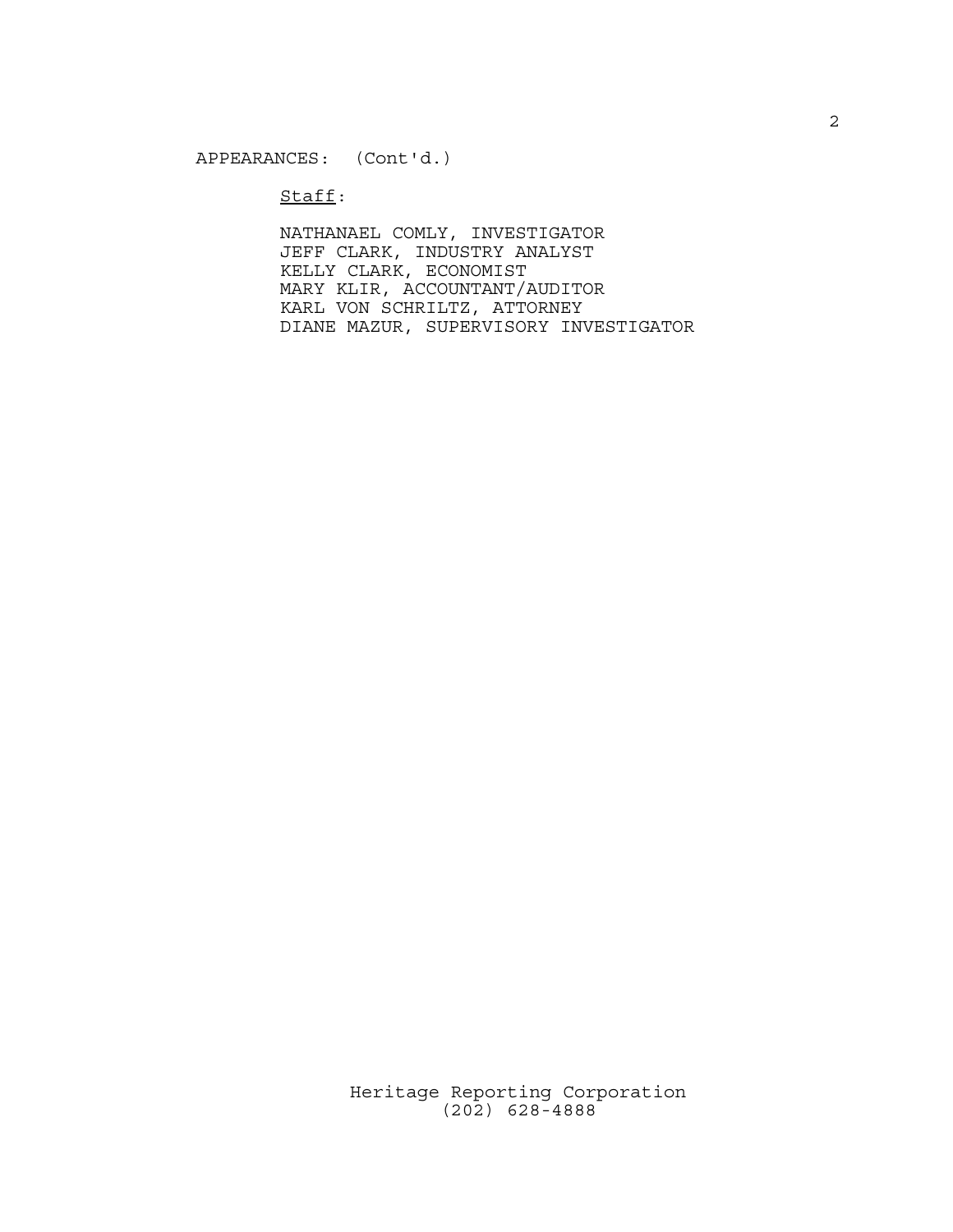## $\underline{\texttt{I}} \underline{\texttt{N}} \underline{\texttt{D}} \underline{\texttt{E}} \underline{\texttt{X}}$

3

| Meeting called to order                                                                         |   |
|-------------------------------------------------------------------------------------------------|---|
| Agenda for Future Meeting:<br>none                                                              | 4 |
| Minutes:<br>none                                                                                | 4 |
| Ratification List: none                                                                         | 4 |
| Outstanding Action Jackets:<br>none                                                             | 4 |
| Inv. No. 731-TA-1104 (Final) (Certain Polyester<br>Staple Fiber from China) - briefing and vote |   |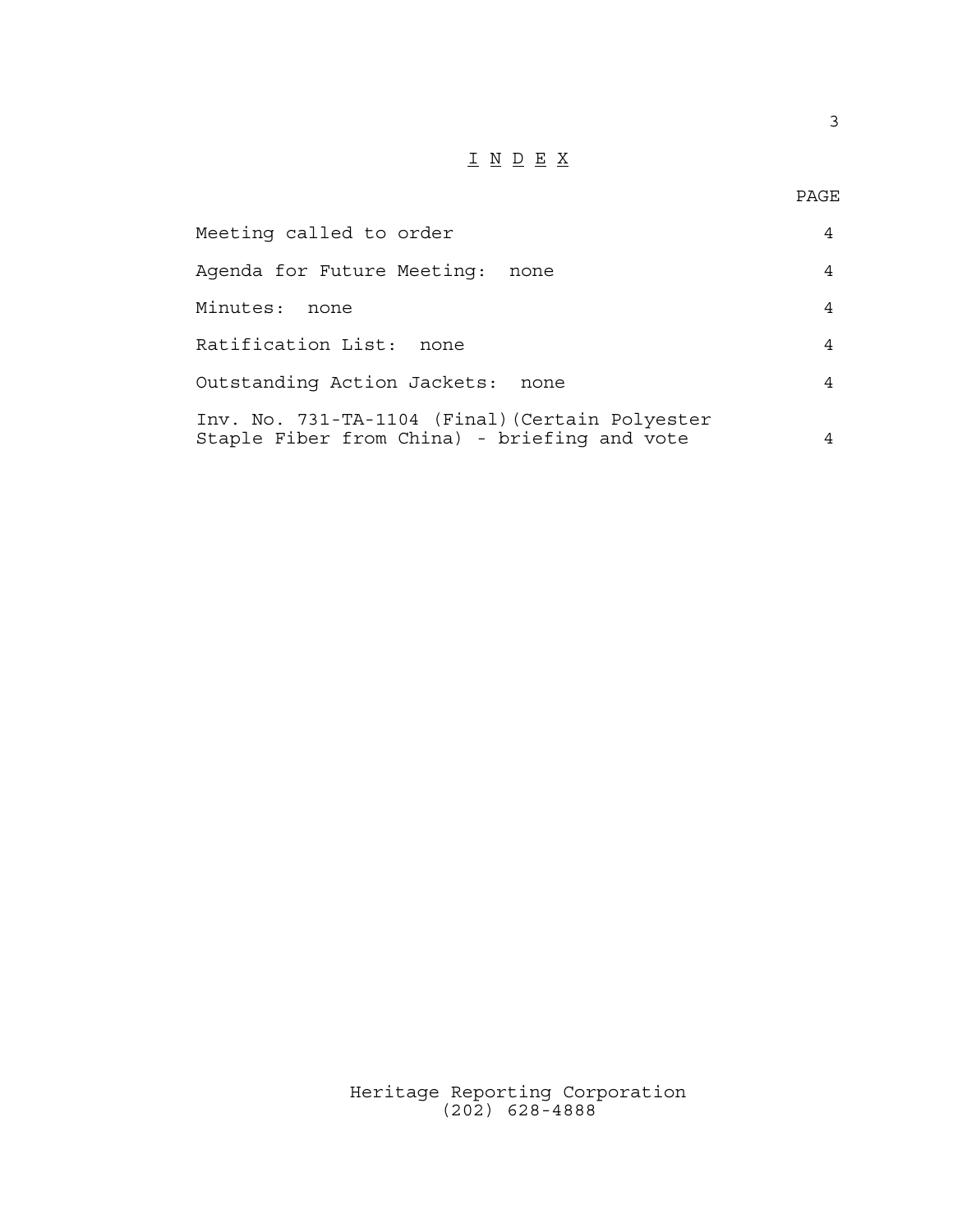| 1      | $\underline{P} \underline{R} \underline{O} \underline{C} \underline{E} \underline{E} \underline{D} \underline{I} \underline{N} \underline{G} \underline{S}$ |
|--------|-------------------------------------------------------------------------------------------------------------------------------------------------------------|
| 2      | (11:01 a.m.)                                                                                                                                                |
| 3      | CHAIRMAN PEARSON: Good morning.<br>This                                                                                                                     |
| 4      | meeting of the U.S. International Trade Commission                                                                                                          |
| 5      | will now come to order.                                                                                                                                     |
| 6      | Welcome to Commissioner Lane, who is                                                                                                                        |
| 7      | participating today by telephone.                                                                                                                           |
| 8      | COMMISSIONER LANE: Good morning.                                                                                                                            |
| 9      | CHAIRMAN PEARSON: I understand that there                                                                                                                   |
| 10     | are no agendas for future meetings, outstanding action                                                                                                      |
| $11\,$ | jackets, minutes or ratification lists to consider.                                                                                                         |
| 12     | Next we turn to the vote in Investigation                                                                                                                   |
| 13     | No. 731-TA-1104 (Final) (Certain Polyester Staple Fiber                                                                                                     |
| 14     | From China).                                                                                                                                                |
| 15     | Welcome to Ms. Mazur and the staff who                                                                                                                      |
| 16     | participated in this investigation.                                                                                                                         |
| 17     | Are there any questions for the staff?                                                                                                                      |
| 18     | (No response.)                                                                                                                                              |
| 19     | CHAIRMAN PEARSON: Are there any additions                                                                                                                   |
| 20     | or corrections to the staff report?                                                                                                                         |
| 21     | MS. MAZUR: Yes, Mr. Chairman. Corrections                                                                                                                   |
| 22     | to the staff report are contained in Investigations                                                                                                         |
| 23     | Memorandum Inv. EE-049.                                                                                                                                     |
| 24     | CHAIRMAN PEARSON: Is there any objection to                                                                                                                 |
| 25     | approval of the staff report as revised?                                                                                                                    |
|        | Heritage Reporting Corporation<br>$(202)$ 628-4888                                                                                                          |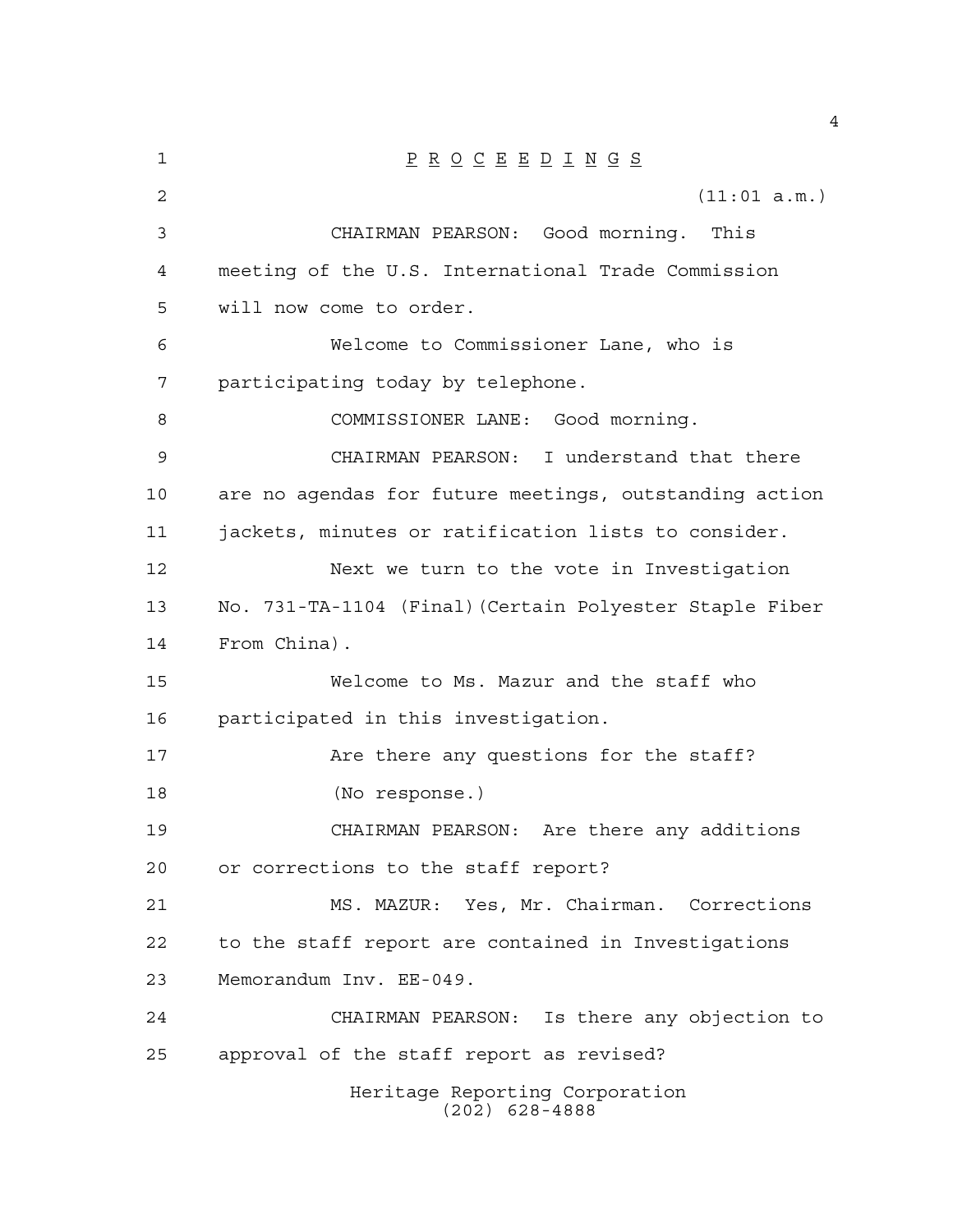```
Heritage Reporting Corporation
                     (202) 628-4888
1 (No response.)
2 CHAIRMAN PEARSON: Hearing none, it is
3 approved.
4 Madam Secretary, will you please call the
5 roll?
6 MS. ABBOTT: Commissioner Okun.
7 COMMISSIONER OKUN: I make an affirmative
8 determination. I make a negative critical
9 circumstances finding.
10 MS. ABBOTT: Commissioner Pearson.
11 CHAIRMAN PEARSON: I make an affirmative
12 determination and a negative critical circumstances
13 finding.
14 MS. ABBOTT: Commissioner Aranoff.
15 VICE CHAIRMAN ARANOFF: I make an
16 affirmative determination.
17 MS. ABBOTT: Commissioner Lane.
18 COMMISSIONER LANE: I make an affirmative
19 determination.
20 MS. ABBOTT: Commissioner Williamson.
21 COMMISSIONER WILLIAMSON: I make an
22 affirmative determination. With respect to critical
23 circumstances, I vote in the negative.
24 MS. ABBOTT: Commissioner Pinkert.
25 COMMISSIONER PINKERT: I make an affirmative
```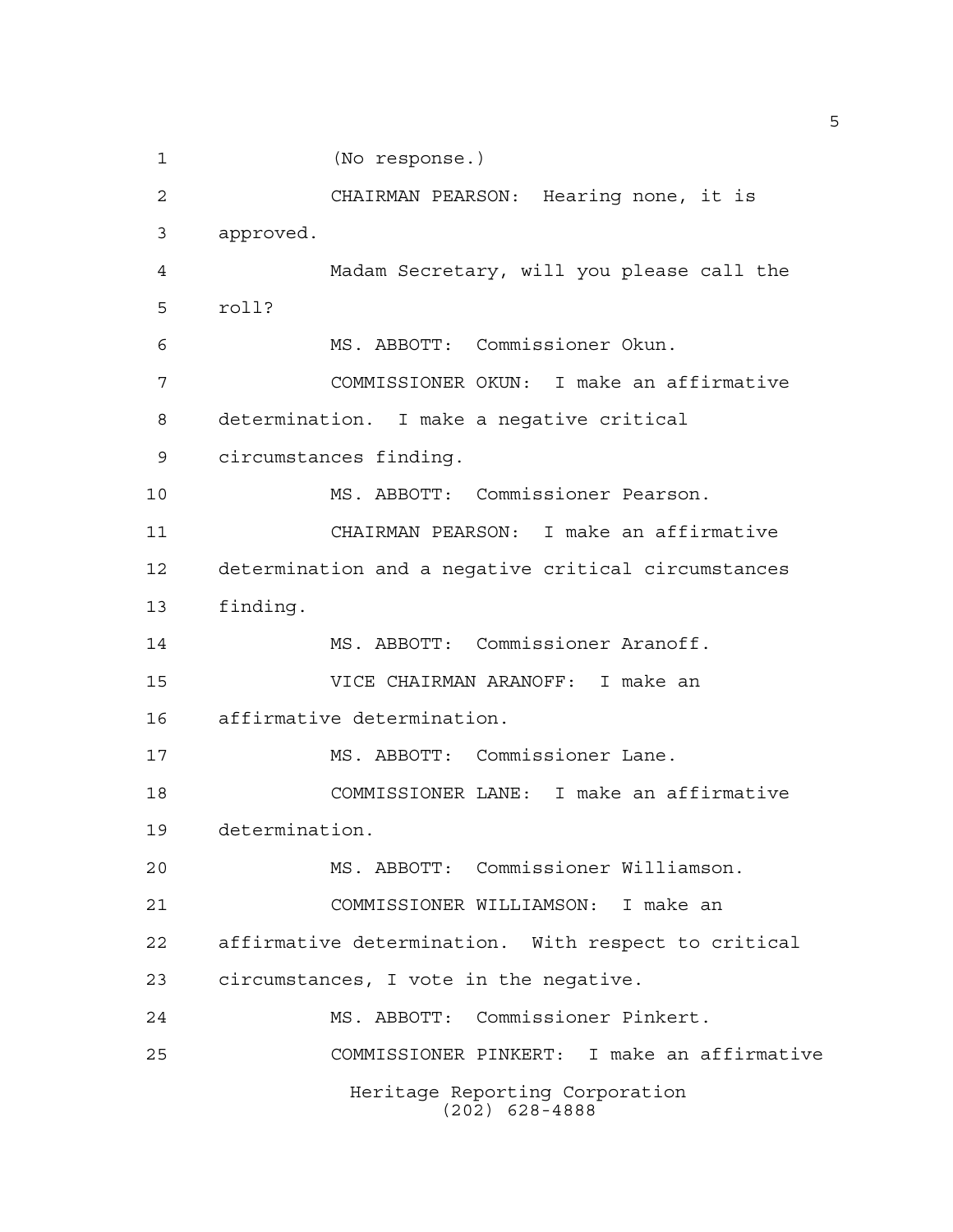determination and a negative finding on critical circumstances.

 MS. ABBOTT: Mr. Chairman, the Commission has reached an affirmative determination in this investigation, and negative circumstances have been announced. CHAIRMAN PEARSON: Thank you, Madam Secretary. Further information regarding this determination will be in the press release. Commissioners' opinions currently are scheduled to be transmitted to the Department of Commerce on or before May 24, 2007. Thank you to all staff who participated in this investigation. Seeing that there is no other business before us, this meeting is adjourned. (Whereupon, at 11:04 a.m., the Commission meeting was adjourned.)  $20 /$  $21 /$  $22 / /$  $23 / /$  $24 /$ 

//